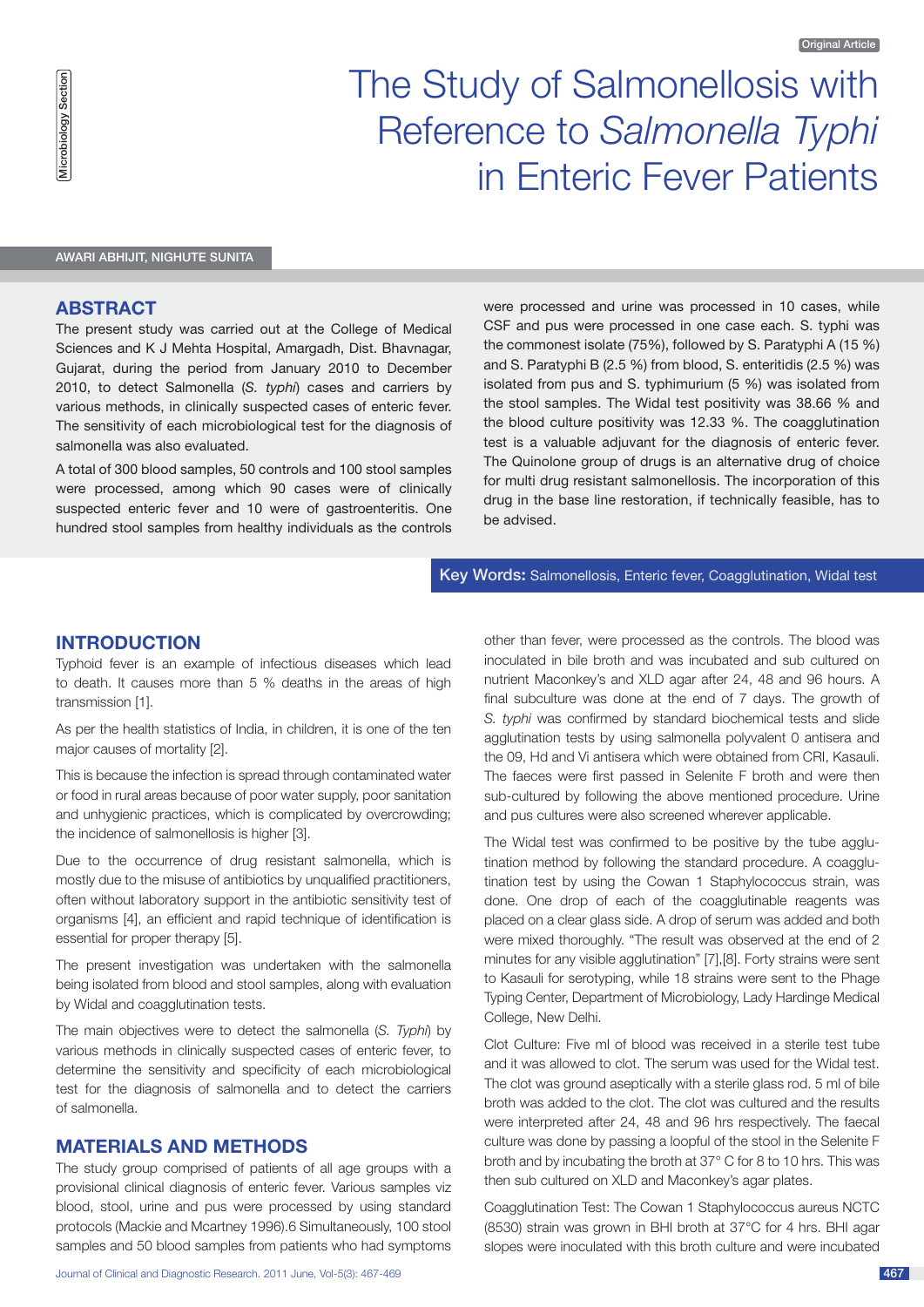|                                                                                |              | Per-         |              |     |            |         |  |  |  |
|--------------------------------------------------------------------------------|--------------|--------------|--------------|-----|------------|---------|--|--|--|
| <b>Serotypes</b>                                                               | <b>Blood</b> | <b>Stool</b> | <b>Urine</b> | Pus | <b>CSF</b> | centage |  |  |  |
| S. typhi                                                                       | 30           |              |              |     |            | 75      |  |  |  |
| S. Paratyphi A.                                                                | 6            |              |              |     |            | 15      |  |  |  |
| S. Paratiphi B                                                                 |              |              |              |     |            | 2.5     |  |  |  |
| S. enteritidis                                                                 |              |              |              |     |            | 2.5     |  |  |  |
| S. typhimurium                                                                 |              | 2            |              |     |            | 5       |  |  |  |
| <b>[Table/Fig-1]:</b> Species of salmonellae from different clinical specimens |              |              |              |     |            |         |  |  |  |

at 37°C for 18 to 24 hrs. The cells were harvested in a minimal volume of 0.03 M Phosphate buffered saline (PBS), washed 4 to 5 times and resuspended in PBS containing 0.5 % formaldehyde for 3 hrs at room temperature. The cells were again washed in PBS 3-4 times. The suspension was heated at 80°C for 10 minutes with frequent agitation. After 3 washings in PBS, a 5 % cell suspension was prepared by sensitizing 1ml of the 5 % formalin stabilized cowan 1 Staphylococcal cells with 0.1 ml of different antisera, poly A-G, 0-9, H-d and Vi and normal rabbit serum (NRS) for 3 hrs at room temperature. These final suspensions were called polycoag, d-coag, vicoag and NRS-coag. The reagents were stored at 4°C until use.[7],[8]

# **OBSERVATION AND RESULTS**

A majority (12.3 %) of the salmonella stains were isolated from blood, followed by their isolation from stool (5%) and pus (2.5 %). No stains were isolated during the present study from urine and CSF. S. typhi was the commonest isolate (75 %), followed by S.paratyphi A (15 %), *S.typhimurium* (5%), S. paratyphi B (2.5 %) and S. enteritidis (2.5 %) [Table/Fig-1].

A majority of the patients were within the age group of 10-20 years, followed by the age group of more than 20 years. Males were found to be commonly affected than the females. The maximum numbers of isolations were in the month of July, followed by a lower number of isolations in August. Out of 300 samples, 37 showed blood culture positivity, while 116 were slide and tube Widal positive. The clot culture was positive in 30 (10 %) out of 300 samples. Both the blood and clot cultures were positive in 30(10 %) samples [Table/Fig-2].

Out of the 300 samples, 225(75%) were co- agglutination positive. Out of the total 37 salmonellae which were isolated from blood, 30 were *S.typhi*, 6 were S. paratyphi A and one was S. paratyphi B. One S.enteritidis strain was isolated from the pus of a patient who was suffering from osteomyelitis.

Two S. typhimurium strains were isolated from the stool samples of patients with acute gastro enteritis. The commonest phage type of *S.typhi* was E1 and that of S.paratyphi A was [1], while all other salmonella were untypeable.

All the quinolone groups were 100 % sensitive to the salmonella isolates. The most resistant pattern was observed with respect to Chloramphenicol and Tetracycline.

#### **DISCUSSION**

It was observed in the present study, that *S.typhi* was the commonest serotype which was isolated, followed by S. parathyphi A. and *S.typhimurium* from the blood and stool samples. S. paratyphi B was isolated from the blood samples. S.enteriditis was isolated from the pus sample from a case of osteomylitis and sickle cell anaemia. Braude also described cases of sickle cell anaemia, which were susceptible to infections which were caused by S. enteriditis [9]. Blaser and Feldman (1981), in their study, found that *S. typhimurium* was the commonest isolate, followed by *S.typhi* from the samples blood and stool [10]. The maximum incidence of salmonellosis was seen in the month of July, followed by a lower incidence in August. Sen and Saxena (1968) observed a high incidence of salmonellosis in the months of June to September [11].

Salmonellosis was reported most commonly in the patients who were less than 20 years of age and the incidence was higher in males than in females during the present study.

The commonest age group which was affected was the 11-20 years age group and there was no incidence in the age group of below one year. The male to female ratio was approximately 2:1. The same results were observed by Padmanabhan [12] (1970) and Sharma Gathwala [13] (1993).

Two methods were used for the isolation of salmonellae, clot culture and blood culture. In the present study, as compared to the blood culture (37 positive out of 300), the clot culture showed a relatively low isolation rate i.e. 30 out of 300 patients. This low isolation rate in the clot culture may be due to the improper lysis of the clot by mechanical methods, as the costs limited the use of streptokinase for the same.

The Widal test was positive in 116 cases (38.66 %). The higher numbers of Widal positivity in comparison to those of the blood culture may be due to the delay by the patients in seeking medical advice, which is very common in the rural population. A titre of 100 was taken as a significant titre, thus indicating a positive Widal test for the O antigen and 1:160 for the H antigen.

The serum of normal (uninfected) persons agglutinates the salmonella suspensions at dilutions up to about 1:50 and so that the titres cannot be taken as significant unless they are greater than 1:100 (Mackie and Mcartney 1996).

A circulating antigen of *S.typhi* was found in 75% of the sera which were tested by co agglutination, whereas in the blood culture, the positivity was only 12.33 % and the Widal positivity was 38.66%. Shetty et al (1985) found that 81 % of the sera tested positive by coagglutination [14]. Mukherji et al (1993), in another study of coagglutination with the serum of patients, found positive results in 67.3 % of the patients [15]. Mathai and Jesudason evaluated the specificity and sencitivity of the coagglutination test to be 97 % and 88 % respectively [7]. Shobharam et al found coagglutination as an acceptable alternative for serotyping [16].

|                                                                                                           |                                |            | Coaglutionation |                    | Widal               |                   | <b>Blood Culture</b> |            | <b>Clot Culture</b> | Both blood culture         |  |
|-----------------------------------------------------------------------------------------------------------|--------------------------------|------------|-----------------|--------------------|---------------------|-------------------|----------------------|------------|---------------------|----------------------------|--|
|                                                                                                           | <b>Total</b><br><b>Samples</b> | $+ve$      | $-ve$           | $+ve$              | $-ve$               | $+ve$             | $-ve$                | $+ve$      | $-ve$               | & clot culture<br>positive |  |
| Patient                                                                                                   | 300                            | 225<br>75% | 75<br>25%       | 116<br>$(38.66\%)$ | 184<br>$(61.33\% )$ | 37<br>$(12.33\%)$ | 263<br>$(87.66\%)$   | 30<br>(10% | 270<br>90%          | 30<br>(10 %)               |  |
| Controls                                                                                                  | 50                             | 50         |                 | 50                 |                     | 50                |                      | 50         |                     |                            |  |
| <b>Table/Eig 01:</b> Comparison of oceanly tipotion toot, widel toot, blood outly iso, and olet outly iso |                                |            |                 |                    |                     |                   |                      |            |                     |                            |  |

**[Table/Fig-2]:** Comparison of coagglutination test, widal test, blood culture, and clot culture